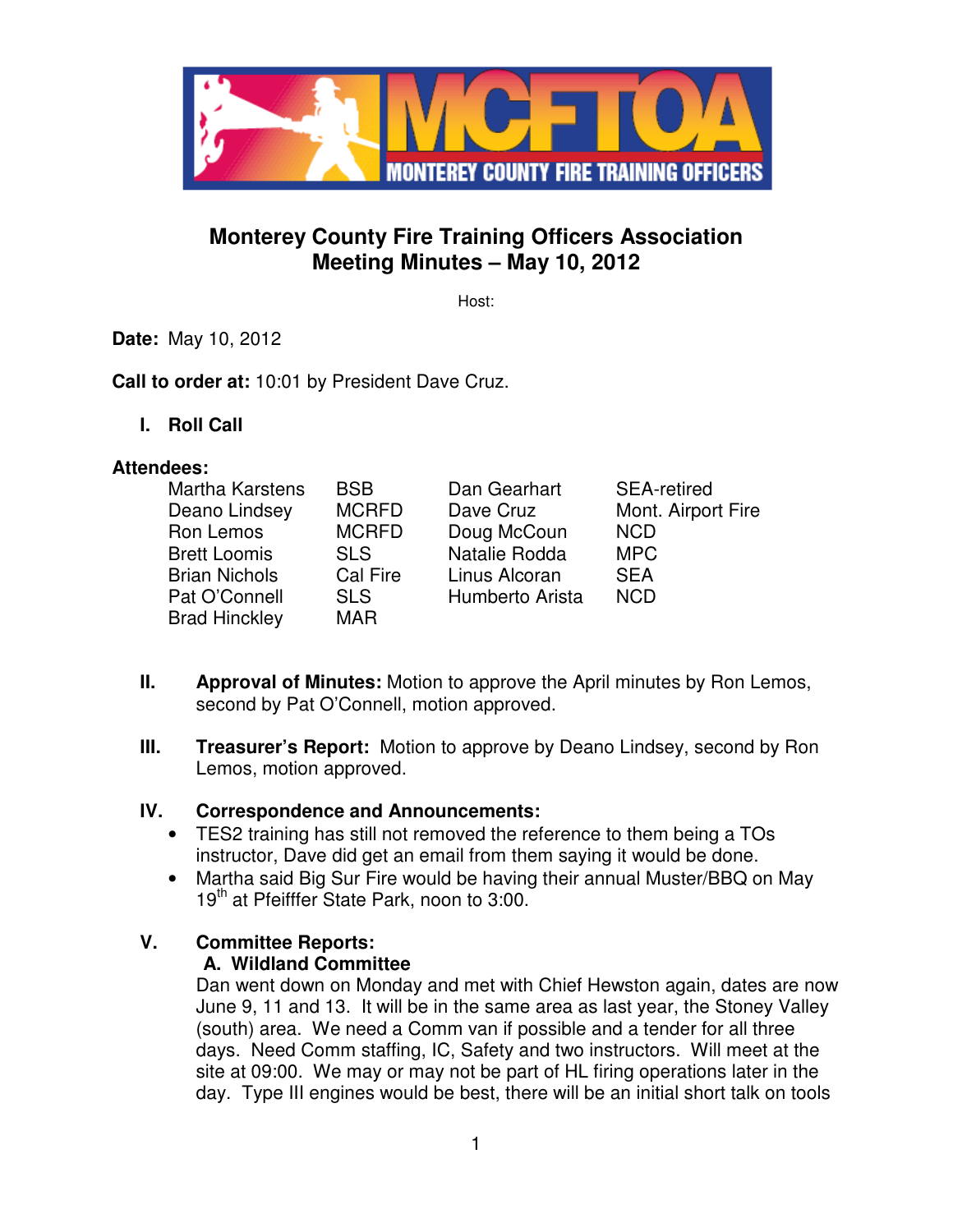

and hose lays, with the focus on mobile attack. We can look at different hose lengths off the front bumper and what works best. About 50 personnel per day, an 8 hour day. Dan will be the contact to sign up and he will send out the notification.

## **B. Fire Library**

Still need to purchase the Art of Reading Smoke, no new items to report.

## **C. Programs/Training Classes**

Brian reporting for John; Contact was made with Soquel regarding the big rig auto ex class. UASI classes are happening, flyers have gone out, does anyone have any requests for any other classes? (no). If there is any interest in FF Safety and Survival Cal Fire would do a class, although may be too busy to do during fire season. Any interest still in forcible entry or truck academy or ag auto ex? There is still interest in the ag auto ex, maybe truck academy, Dave will talk to John. Mott room is available for Control 5. Dave: Got an email from Clinton Tolle, FHL, they can't get the mobile fire trainer. Brad said in Sept/Oct at Marina Airport the live fire portion could be available. We are looking at the last week in July, 23 to 27 as proposed dates for the classroom part, 08:00 to 17:00.

Deano: Auto ex… Looking at February when there is more down time. NCD is still doing their 2 hour segments on May 21, 22 and 24 at A&S metals, can send as few as 2 personnel, don't need to be in an engine.

#### **VI. Website**

Dan reported it is going well, no problems, about 100 classes listed. If we have any pics from trainings send them to Dan.

#### **VII. Fire Academy**

Natalie said there is not a lot new, Company Ops is on Saturday. Only 18 people signed up so far for the fall academy. June  $7<sup>th</sup>$  is the current academy graduation. Numbers for people signing up for Command classes are lower too. Prevention classes will be changing.

### **VIII. Fire Chiefs Liaison Report**

Humberto: The last meeting was held in King City, good BBQ.

- CPR training center discussed again, our offer to purchase the defib trainers was mentioned. (Per Ron, he called Rick Hutchinson for an update, the second class has been monitored, but still not sure of the progress from there).
- Type III incident management team, OES may tie in, discussion on EOC positions.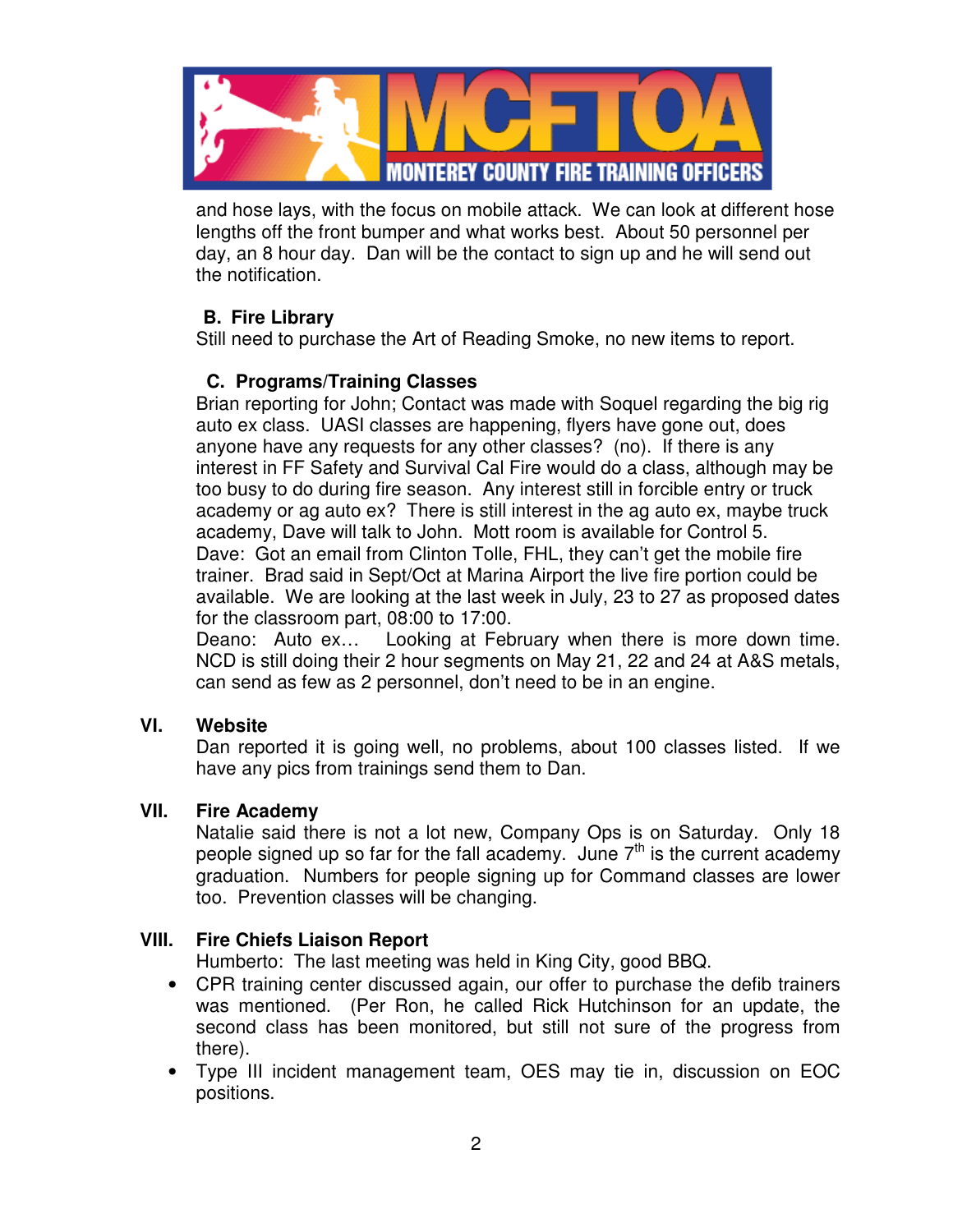

- Father Carl, Chiefs will write a letter thanking him for his service.
- EMCC comm., Martha will be the BLS rep again.
- A level 2 trauma center is in the works, maybe by 2014.
- 7 to 8 agencies will be audited this year by EMS for the CSA 74 grant funds.

### **IX. Old Business**

- **A.** Treasurer position: No one has expressed any interest yet. Maybe Rob Klemek, the person does need to be a member.
- **B.** Tes2training.com Already mentioned earlier.
- **C.** CPR update Already discussed earlier.

### **X. New Business**

Dave – Mentioned Health and Fitness of FF. He is trying to put a curriculum together. Natalie suggested contacting Jason Black, everyone can send names to Dave. John Waltman also mentioned. Discussion on overall fitness and available programs.

Ron – Asked if the FF down safety system forms are approved? Yes, and they are on the web site. Q.-Have we thought about using the forms for command forms? A.-That is an OPs questions

Brett – AFC requests? Could the overhead rotational list live on TOs site? It would go under the Chiefs tab if so, decided it would be OK to do.

### **XI. Good of the Order**

Deano – JPA equipment, Maze and Tower are available for booking, contact him. The pump tester is also available, use the village station for pump testing. One vendor only is used for trucking the equipment. JPA will be setting a date to meet to discuss the equipment.

Brian – Hired 47 FF, 8 engines staffed, postponed the second hire until at least 6/18.

Brett – Tues and Wed will be the STEN refresher. Tues at Spreckles and Wed at Mont fire EOC, 09:00 both days, 4 hour class.

### **XII. Adjournment**

Motion to adjourn by Pat, second by Ron, motion carried, 11:50.

Next Meeting June 14, 2012 at 10:00 AM

MPC Public Safety Training Center 2642 Colonel Durham Street Seaside, CA. 93955 **Host: Monterey Fire Department** 

Minutes prepared by Martha Karstens.